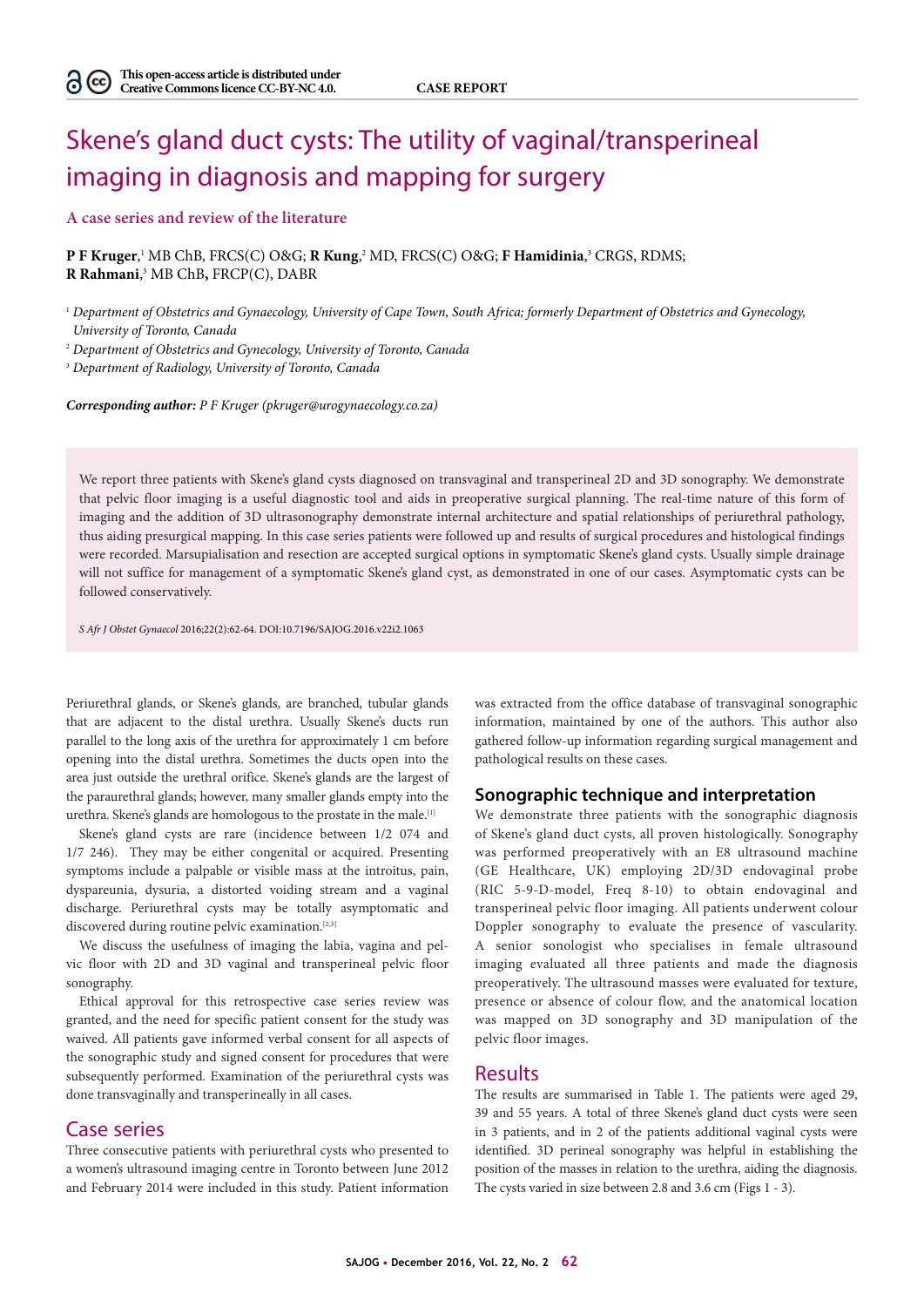| Table 1. Sonographic findings |     |                                                                                                                                                                                                                                       |                                                                         |                                                 |                                                                                                                                                                                       |
|-------------------------------|-----|---------------------------------------------------------------------------------------------------------------------------------------------------------------------------------------------------------------------------------------|-------------------------------------------------------------------------|-------------------------------------------------|---------------------------------------------------------------------------------------------------------------------------------------------------------------------------------------|
| Case                          | Age | Sonographic features and size                                                                                                                                                                                                         | <b>Colour Doppler sonography</b>                                        | 3D sonography                                   | <b>Associated findings</b>                                                                                                                                                            |
|                               | 29  | Lowlevel echoes measuring<br>$3.0 \times 3.0 \times 2.1$ cm<br>(Fig. 1D)                                                                                                                                                              | Present in second mass<br>indicating septation or<br>previous infection | Mass lateral to urethra and<br>separate from it | Second mass in region of right<br>labia. Measuring $1.6 \times 1.4 \times$<br>2.1 cm. More echogenic and<br>has colour flow. Differential<br>diagnosis includes canal of<br>Nuck cyst |
|                               | 55  | Tubular cystic structure which<br>encircles the urethra. Right-<br>sided going anterior and<br>posterior to urethra towards<br>the left but dominantly on the<br>right. Septated. Measures<br>$3.6 \times 1.3 \times 2.2$ cm (Fig. 2) |                                                                         |                                                 | Vaginal wall Gartner duct cyst<br>measuring $2.2 \times 1.3$ cm                                                                                                                       |
| 3                             | 39  | Hypoechoic lesion measuring<br>$2.8 \times 2.7 \times 1.6$ cm with low-<br>level echoes (Fig. 3A & B)                                                                                                                                 |                                                                         |                                                 | None                                                                                                                                                                                  |



*Fig. 1. A. Sonogram of mucinous mass in region of right labia. B. 2D transverse view. C. 2D sagittal view. D. Soft-tissue rendered image demonstrates coronal view of the mass and its relation to the distal urethra. The mass is displacing the urethra to the left.*

#### **Management and follow-up**

The referring physicians were informed of the results and management decisions were made after discussion with the patients. Two of the three patients proceeded with surgical excision as the initial approach. A complete resection of the periurethral cyst was possible in case 1. Histopathology confirmed a benign cyst with transitional epithelium. The patient had resolution of her symptoms. The second case presented a difficult surgical excision. Owing to the nature of the cyst and proximity

to the urethra, it was not possible to completely excise it. Histopathology confirmed the diagnosis of a benign cyst with transitional epithelium in keeping with a Skene's gland duct cyst. This patient was asymptomatic at her 6-week postoperative visit. Case 3 opted for drainage at the time of clinical diagnosis. She experienced recurrence within a few weeks and then proceeded with marsupialisation. Histopathology was not obtained. The patient remained asymptomatic at her 6-week follow-up visit.

## **Discussion**

The spectrum of female urethral and periurethral disorders includes both benign and malignant entities.[5] Benign aetiologies include urethral caruncles, Skene's gland abscess/cysts, mucosal prolapse, ectopic ureterocoele, urethral diverticulum, vaginal wall cysts, Gartner's duct cysts, leiomyomas and hamartomas.<sup>[6]</sup> Rarely, malignant lesions present as periurethral masses, including adenocarcinoma, squamous cell carcinoma, transitional cell carcinoma, histiocytoma and sarcoma.<sup>[5,6]</sup>

The diagnosis of female periurethral disease is challenging for clinicians because patients present with nonspecific signs and symptoms, including pelvic pain, dyspareunia, dysuria, urinary frequency, urinary urgency, incontinence, urethral bleeding and urinary tract infections.<sup>[7]</sup>

Clinical examination can be unreliable in distinguishing among the many types of urethral or vaginal wall masses. Although conventional imaging studies such as voiding cysto-urethrography and retrograde double-balloon positive-pressure urethrography may be helpful, they are invasive and cannot help map periurethral tissues preoperatively.<sup>[8]</sup>

MRI has become the imaging modality of choice for diagnosis and preoperative planning in female patients with urethral and periurethral disease because of its superb resolution, increased signal-tonoise ratio, and multiplanar capability. The drawback to MRI is high cost and limited access.

With the advent of improved ultrasound high-frequency probes and 3D pelvic floor imaging, transvaginal and transperineal ultra-